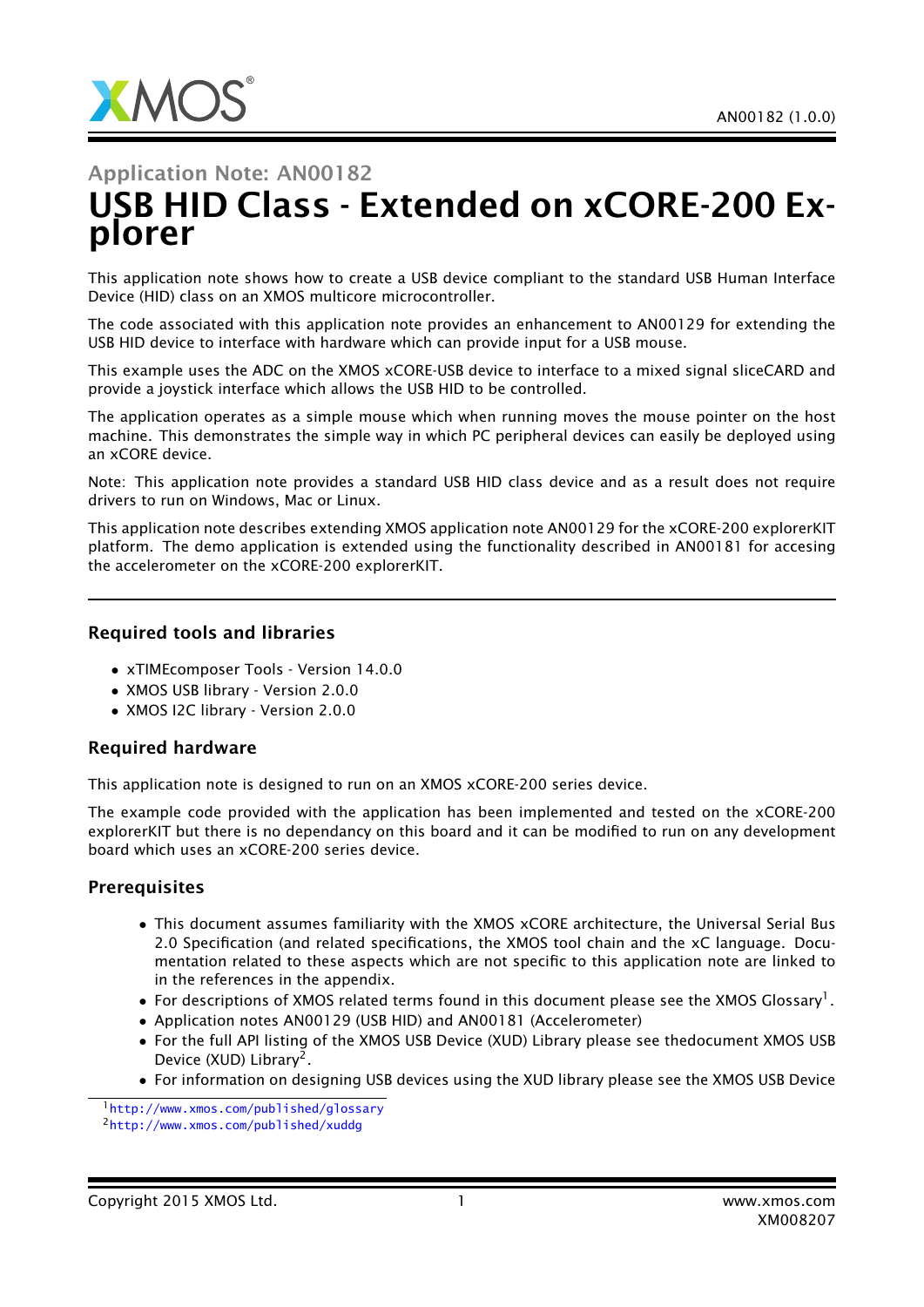

Design Guide for reference<sup>3</sup>.

Ξ

<sup>3</sup><http://www.xmos.com/published/xmos-usb-device-design-guide>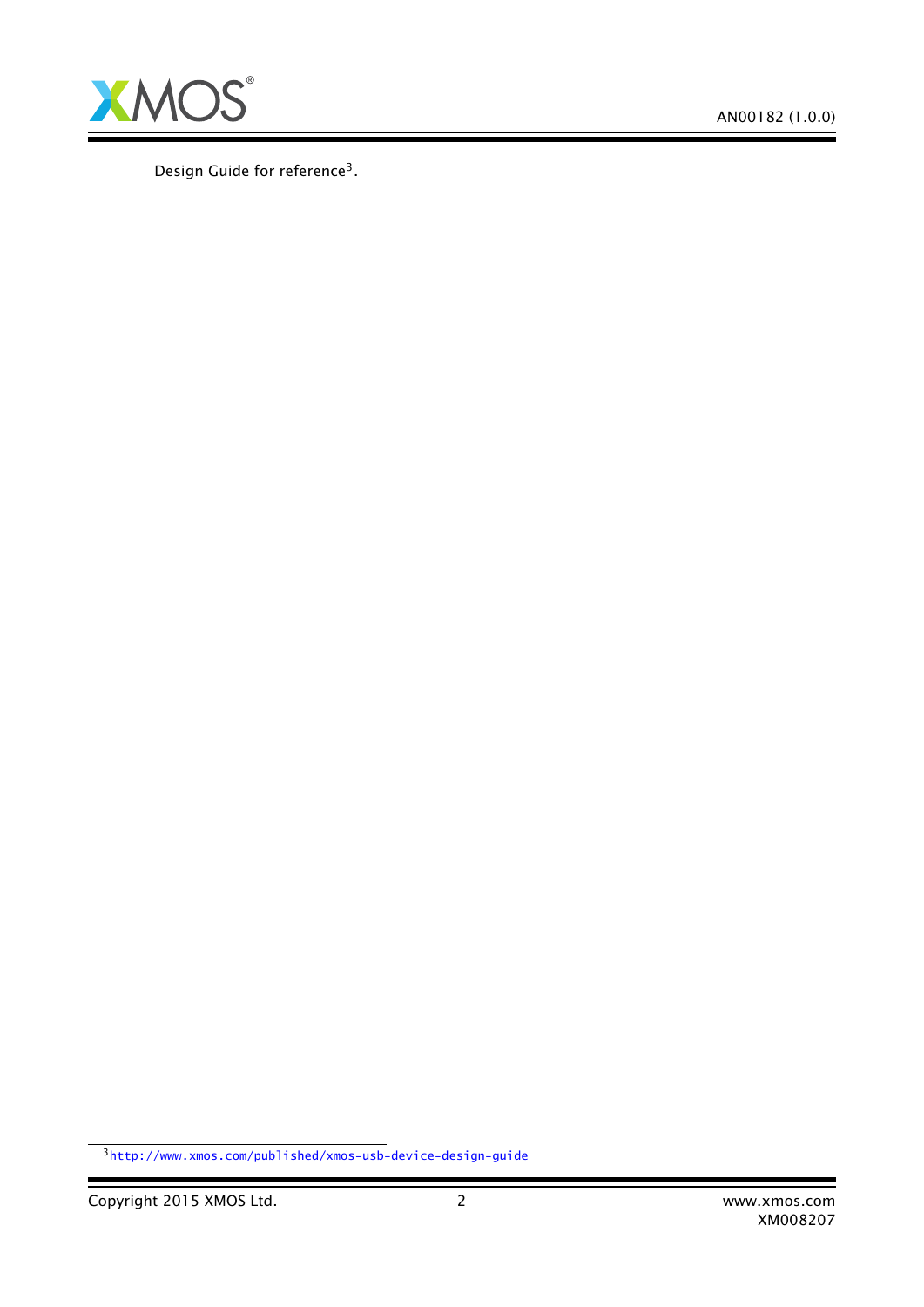

### 1 Overview

### 1.1 Introduction

The HID class consists primarily of devices that are used by humans to control the operation of computer systems. Typical examples of HID class include:

- Keyboards and pointing devices, for example, standard mouse devices, trackballs, and joysticks.
- Front-panel controls, for example: knobs, switches, buttons, and sliders.
- Controls that might be found on devices such as telephones, VCR remote controls, games or simulation devices, for example: data gloves, throttles, steering wheels, and rudder pedals.
- Devices that may not require human interaction but provide data in a similar format to HID class devices, for example, bar-code readers, thermometers, or voltmeters.

Many typical HID class devices include indicators, specialized displays, audio feedback, and force or tactile feedback. Therefore, the HID class definition includes support for various types of output directed to the end user.

The USB specification provides a standard device class for the implementation of HID class devices.

([http://www.usb.org/developers/devclass\\_docs/HID1\\_11.pdf](http://www.usb.org/developers/devclass_docs/HID1_11.pdf))

#### 1.2 Block diagram



Figure 1: Block diagram of extended USB HID application example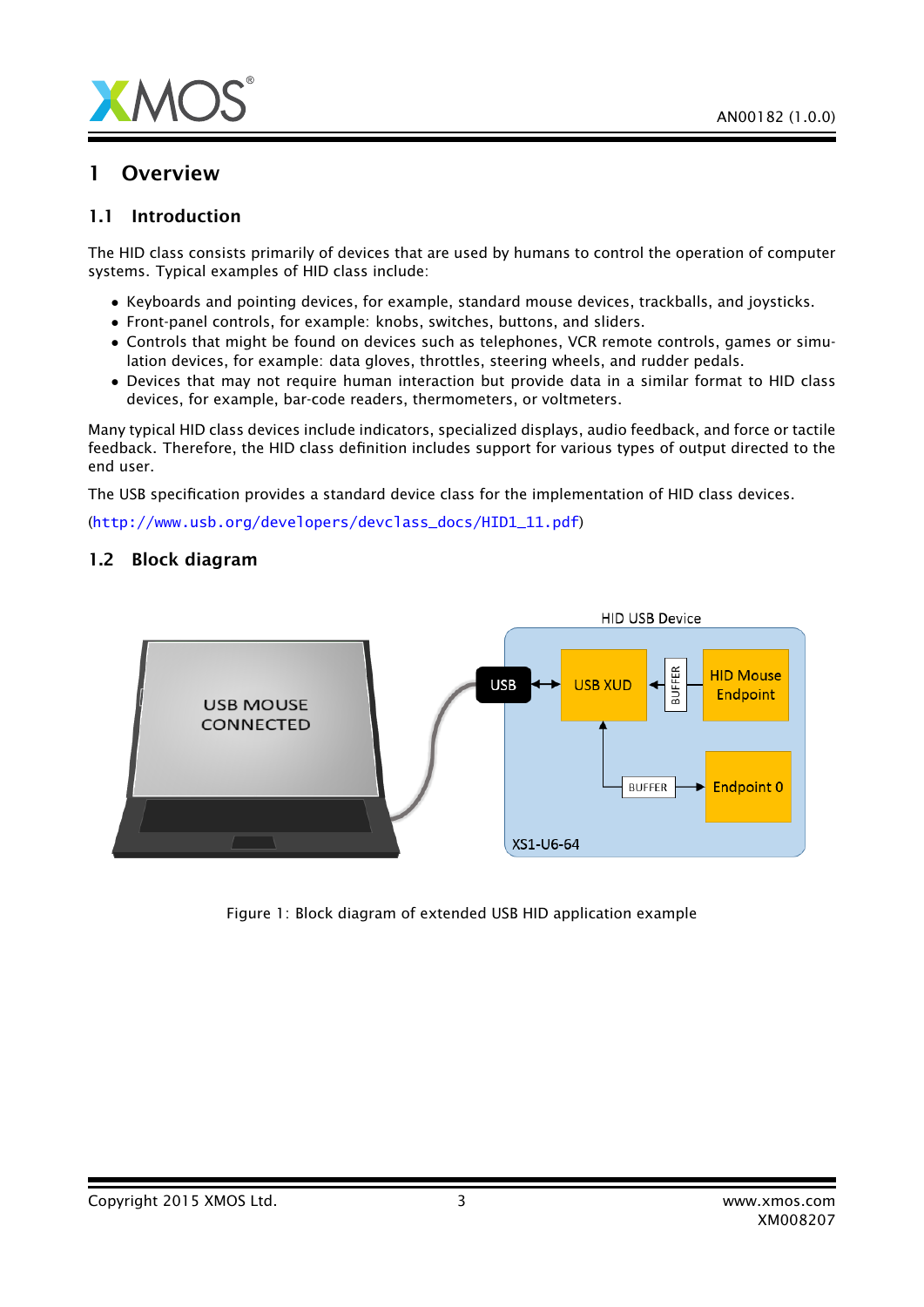

# 2 USB HID Class - Application note AN00129

This application note takes the majority of its source code from AN00129 to implement the HID class application used for the example. The details of this and the explanation of the associated source code is provided in that application note. This example provides a simple description of how that application note has been extended to support interfacing hardware to the host machine via a HID endpoint.

The original HID mouse application code has been replaced with an extended function which now uses the accelerometer on the xCORE-200 explorerKIT to generate the HID control data. The accelerometer is interfaced using the XMOS I2C library.

The implementation of the accelerometer interface is not detailed specifically in this application note, for reference, a detailed description of using the I2C interface to access the xCORE-200 explorerKIT accelerometer can be found in application note AN00181.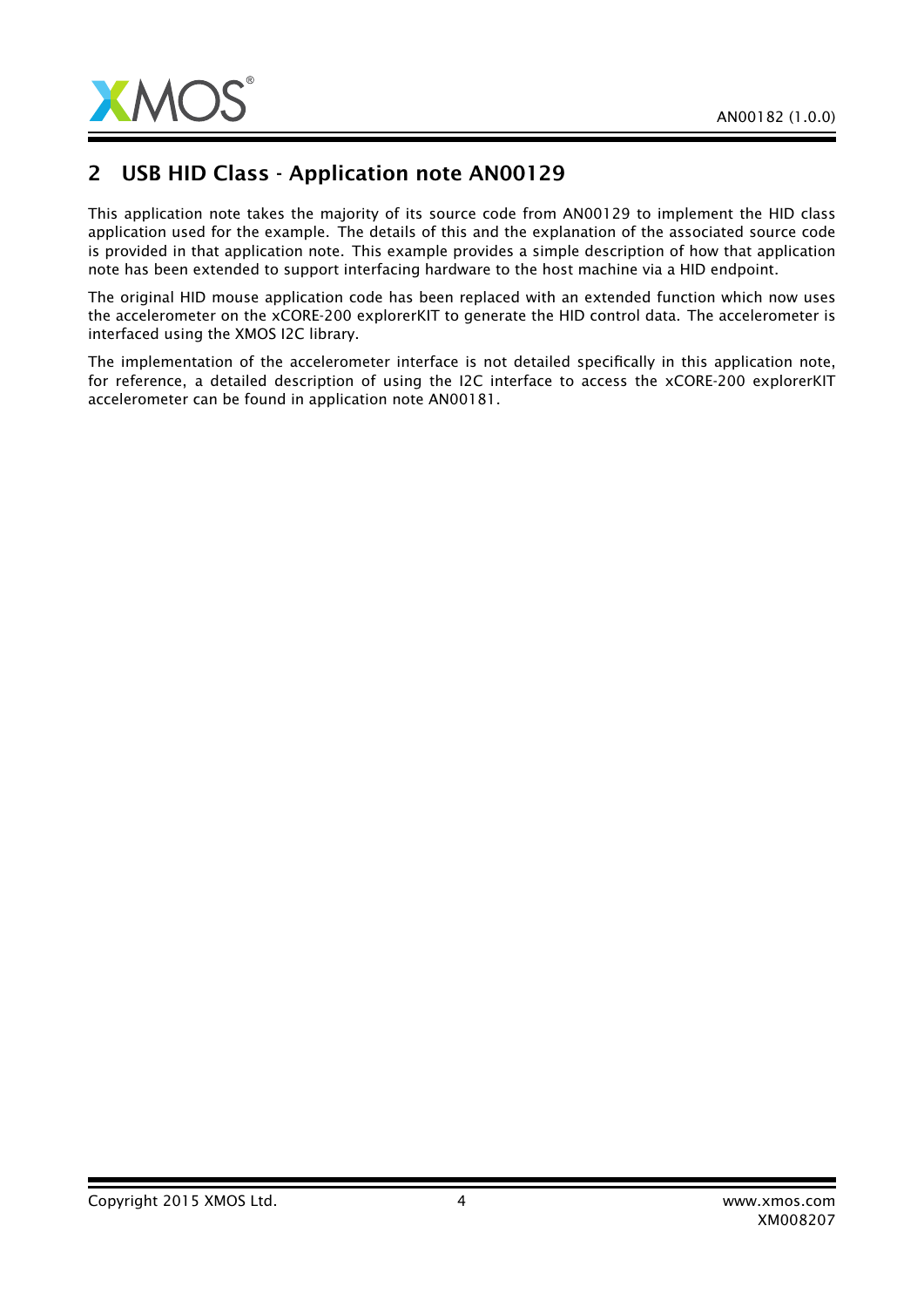

# 3 USB HID Class Extended on xCORE-200 Explorer - Application note

The example in this application note uses the XMOS USB device library and shows a simple program that creates a basic mouse device which controls the mouse pointer on the host PC.

For the USB HID device class application example, the system comprises three tasks running on separate logical cores of a xCORE-USB multicore microcontroller.

The tasks perform the following operations.

- A task containing the USB library functionality to communicate over USB
- A task implementing Endpoint0 responding both standard and HID class USB requests
- A task implementing the application code for the custom HID interface
- A task implementing the I2C interface to the accelerometer

These tasks communicate via the use of xCONNECT channels which allow data to be passed between application code running on separate logical cores.

The following diagram shows the task and communication structure for this USB HID device class application example.



Figure 2: Task diagram of USB HID application example

In this example we take the simple USB HID mouse endpoint and replace it with a version which interfaces to the accelerometer on the xCORE-200 explorerKit.

This allows the example to be extended to produce a USB mouse where movement is controlled by user input. This demonstrates how a USB HID can be customized to interface to the custom control required by the application.

### 3.1 Makefile additions for this example

There are additions to the Makefile provided with AN00129, these relate to using the I2C library.

To start using the i2c library, you need to add lib\_i2c to your Makefile:

 $USED_MODULES = ... lib_12c ...$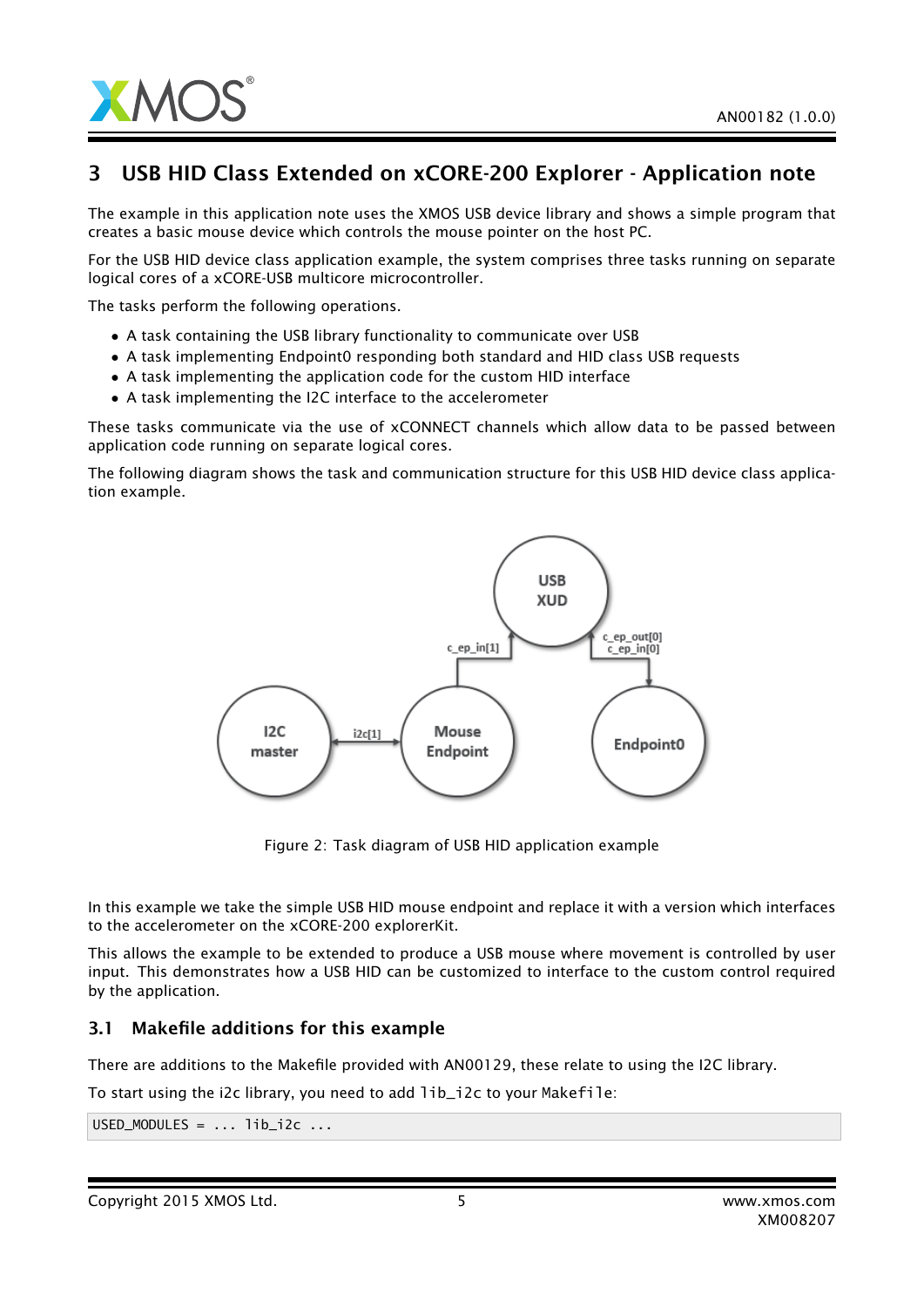

You can then access the I2C functions in your source code via the i2c.h header file:

#include <i2c.h>

Additionally the USB interface is moved onto xCORE tile 1 from xCORE tile 0 by using the following define:

-DUSB\_TILE=tile[1]

### 3.2 Accelerometer I2C port declaration

In order to use the accelerometer device, port resources need to be declared to be used by the I2C library. These are defined in the code below,

```
// I2C interface ports
on tile[0]: port p\_sc] = XS1_PORT_1E;
on tile[0]: port p_sda = XS1_PORT_1F;
```
### 3.3 HID mouse endpoint with acccelerometer control

In order to replace the HID mouse endpoint in AN00129 using the accelerometer device a replacement function has been written. This is contained within the file hid\_mouse\_extended.xc and is prototyped as follows,

void hid\_mouse\_extended(chanend chan\_ep\_hid, client interface i2c\_master\_if i2c)

This function takes the I2C interface as a parameter to allow the HID endpoint code to read and write to the I2C device. The I2C accelerometer on the xCORE-200 explorerKIT is configured in this function. For more detail on the accelerometer and communicating via I2C refer to AN00181.

```
// Configure FXOS8700EQ
result = i2c.write_reg(FXOS8700EQ_I2C_ADDR, FXOS8700EQ_XYZ_DATA_CFG_REG, 0x01);
if (result != I2C_REGOP_SUCCESS) {
 return;
}
// Enable FXOS8700EQ
result = i2c.write_reg(FXOS8700EQ_I2C_ADDR, FXOS8700EQ_CTRL_REG_1, 0x01);
if (result != I2C_REGOP_SUCCESS) {
 return;
}
```
As described in AN00129 there is a global buffer g\_reportBuffer which is used to signal HID report data to endpoint0. The code below initialises this buffer via a pointer for this USB mouse endpoint.

// Initialise the HID  $p$ \_reportBuffer $[1] = 0$ ; p\_reportBuffer[2] = 0;

The main loop of the HID endpoint operates within a while (1) loop, within this loop there is a loop to check for valid data becoming available from the I2C device. When valid data is available the x and y axis values are read from the accelerometer. The code for performing these operations is as follows,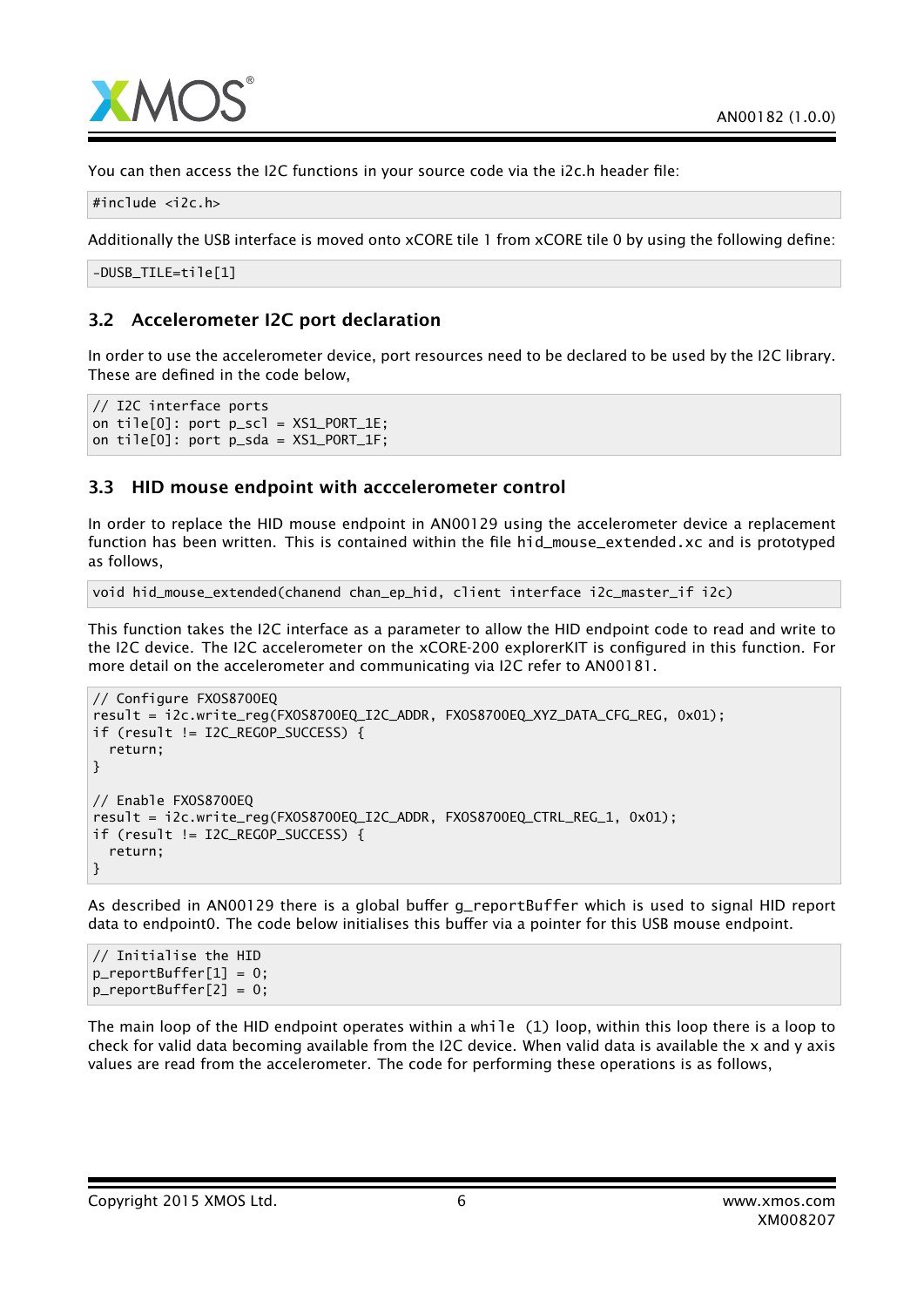

```
// Wait for valid accelerometer data
do {
 status_data = i2c.read_reg(FXOS8700EQ_I2C_ADDR, FXOS8700EQ_DR_STATUS, result);
} while (!status_data & 0x08);
// Read x and y axis values
x = read\_acceleration(i2c, FXOS8700EQ_OUT_X_MSB);y = read_acceleration(i2c, FXOS8700EQ_OUT_Y_MSB);
```
The data for the x coordinate is processed by the following code to transform the value so that it is suitable for reporting back to the host as the HID device report.

```
// Set up HID x axis value report
if (x > 50) {
 p_reportBuffer[1] = 10;
} else if (x < -50) {
 p_reportBuffer[1] = -10;
}
```
The data for the y coordinate is processed by the following code to transform the value so that it is suitable for reporting back to the host as the HID device report.

```
// Set up HID y axis value report
if (y > 50) {
 p_reportBuffer[2] = -10;
} else if (y < -50) {
 p_reportBuffer[2] = 10;
}
```
Once the data processing is complete the HID report is sent back to the USB host using the XMOS USB library function XUD\_SetBuffer().

```
/* Send the buffer off to the host. Note this will return when complete */XUD_SetBuffer(ep_hid, (char *) p_reportBuffer, 4);
```
The function hid\_mouse\_extended continues to operate in an infinite loop reporting data values back to the USB host as a HID report by reading from accelerometer.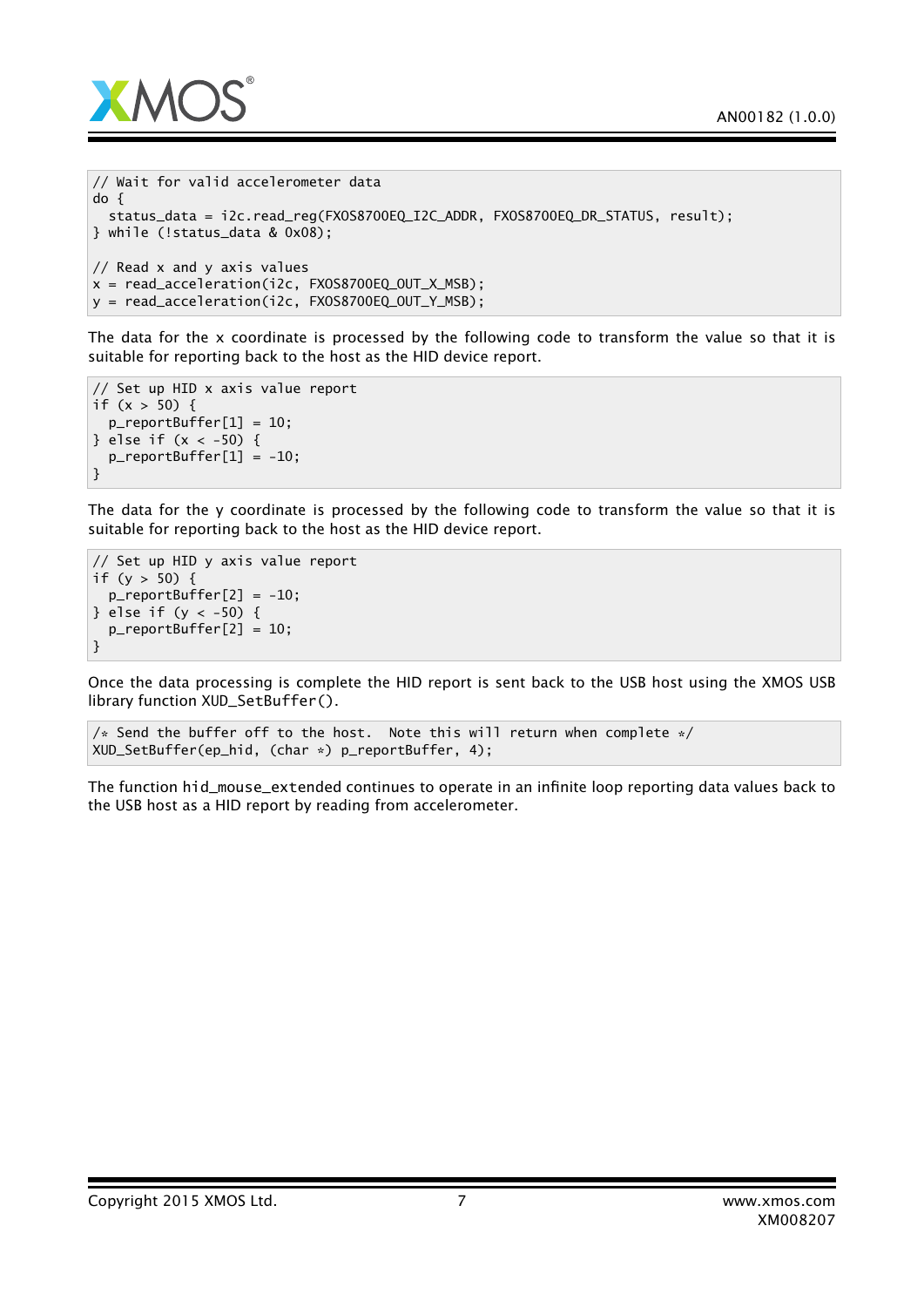

### 3.4 Changes to the main() function of AN00129

The code below shows the changes required to main() in application note AN00129 in order to enable the new extended HID mouse endpoint. This is a small change which will set up the I2C interface and call the new function provided with this application note.

```
int main()
{
    i2c_master_if i2c[1];
    chan c_ep_out[XUD_EP_COUNT_OUT], c_ep_in[XUD_EP_COUNT_IN];
    par
    {
      on tile[1]: xud(c_ep_out, XUD_EP_COUNT_OUT, c_ep_in, XUD_EP_COUNT_IN,
                      null, XUD_SPEED_HS, XUD_PWR_SELF);
     on tile[1]: Endpoint0(c_ep_out[0], c_ep_in[0]);
     on tile[1]: hid_mouse_extended(c_ep_in[1], i2c[0]);
     on tile[0]: i2c_master(i2c, 1, p_scl, p_sda, 10);
    }
    return 0;
}
```
### 3.5 Setting up the I2C interface in the application main()

The I2C device is accessed from main() using an interface, this is declared as follows,

i2c\_master\_if i2c[1];

The interface is initialised in main via the following call,

on tile[0]: i2c\_master(i2c, 1, p\_scl, p\_sda, 10);

The interface i2c is passed to the new extended hid mouse function in main() as follows,

on tile[1]: hid\_mouse\_extended(c\_ep\_in[1], i2c[0]);

### 3.6 Adding the extended HID mouse endpoint to main()

In order to access the function hid\_mouse\_extended() from main() the following header file needs to be added to main.xc of the application.

#include "hid\_mouse\_extended.h"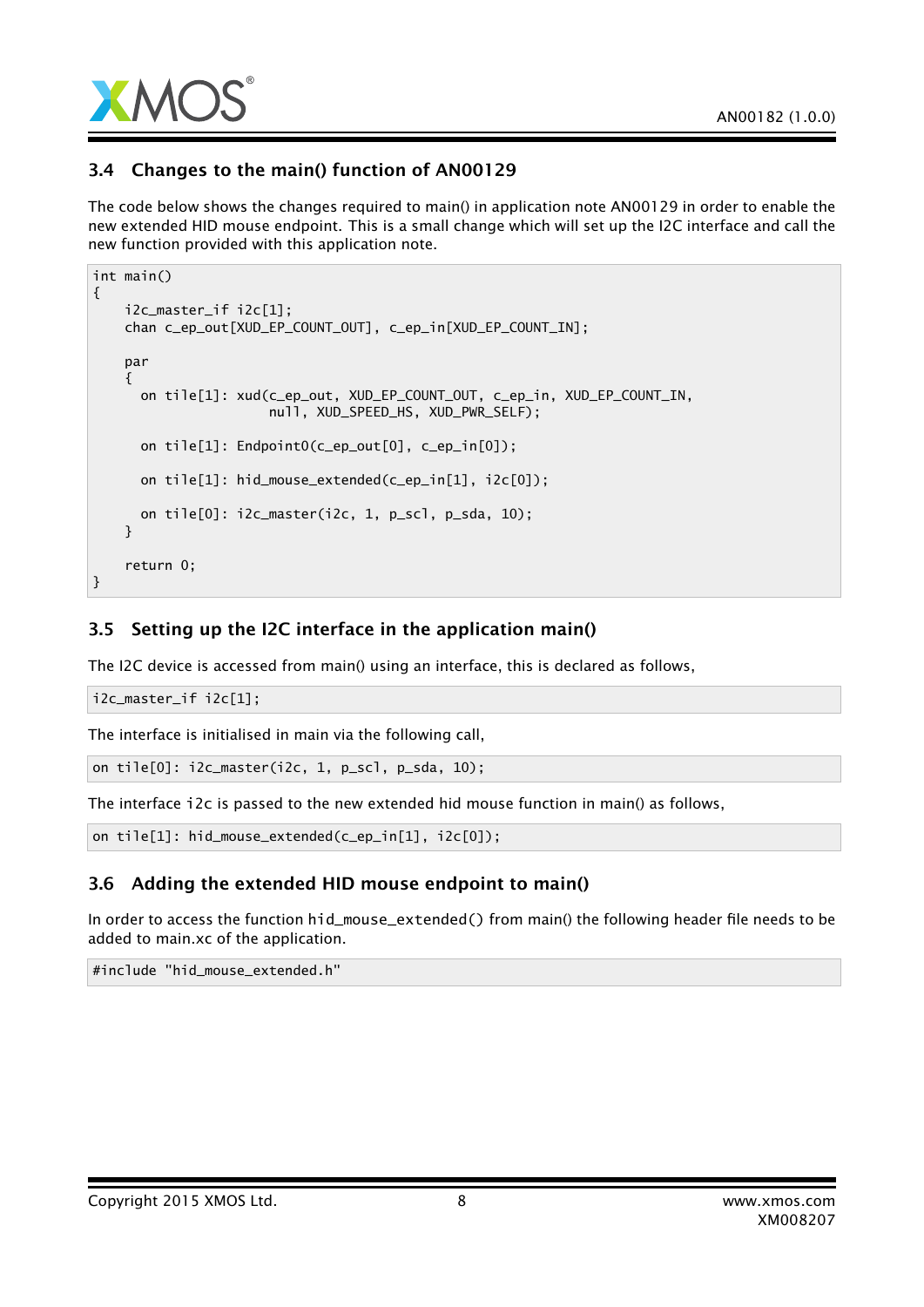

## APPENDIX A - Demo Hardware Setup

To run the demo, connect the xCORE-200 explorerKIT power to a USB socket, plug the XTAG into the board and connect the xTAG USB cable to your development machine



Figure 3: XMOS xCORE-200 explorerKIT

The hardware should be configured as displayed above for this demo:

- The XTAG debug adapter should be connected to the XSYS connector and the XTAG USB cable should be connected to the host machine
- The xCORE-200 explorerKIT should have the power cable connected
- The board should be connected to a USB host via the HS USB connector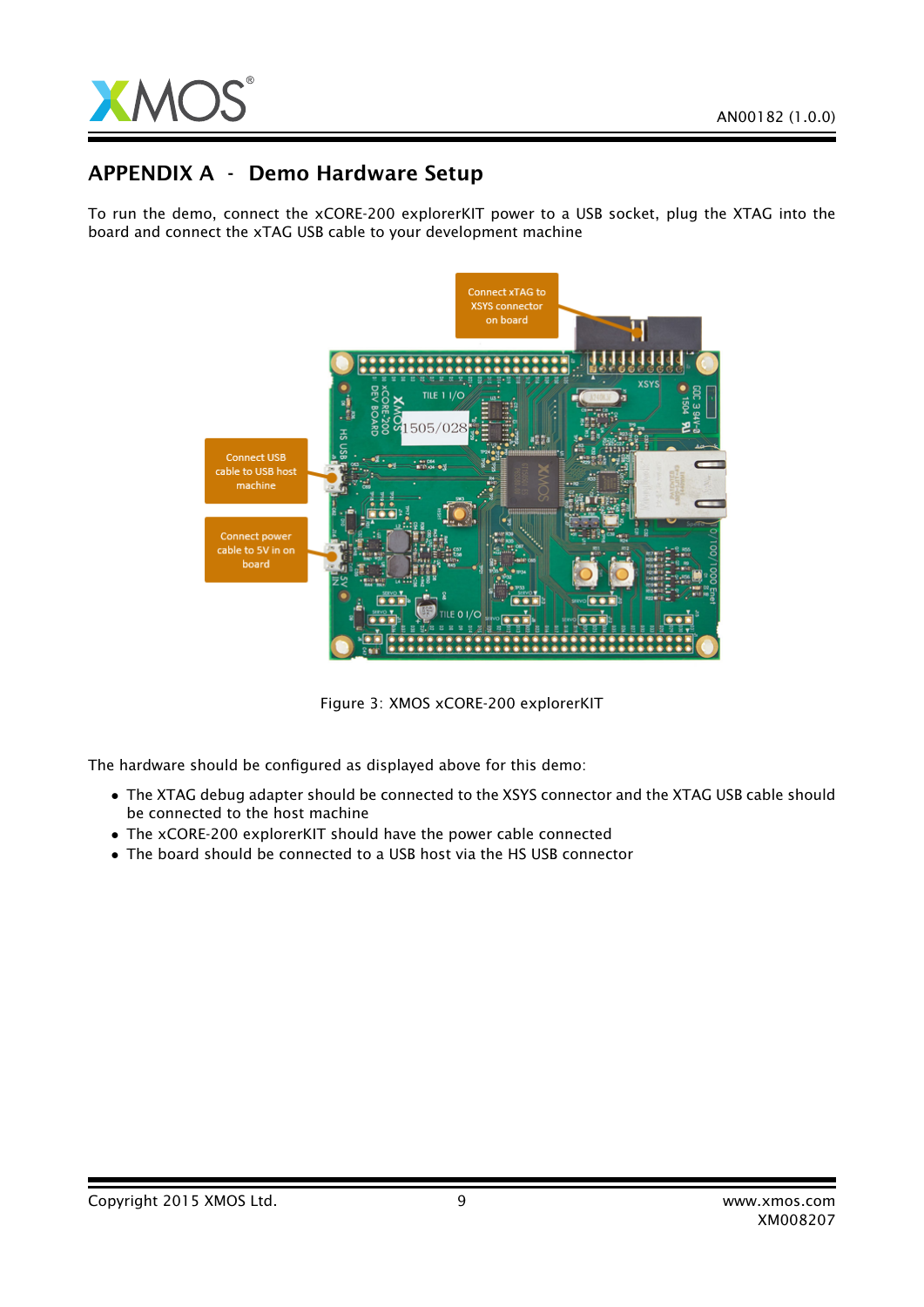

# APPENDIX B - Launching the demo application

Once the demo example has been built either from the command line using xmake or via the build mechanism of xTIMEcomposer studio we can execute the application on the xCORE-200 explorerKIT.

Once built there will be a bin directory within the project which contains the binary for the xCORE device. The xCORE binary has a XMOS standard .xe extension.

### B.1 Launching from the command line

From the command line we use the xrun tool to download code to both the xCORE devices. If we change into the bin directory of the project we can execute the code on the xCORE microcontroller as follows:

> xrun app\_hid\_mouse\_demo.xe <-- Download and execute the xCORE code

Once this command has executed the HID mouse device will have enumerated on your host machine.

### B.2 Launching from xTIMEcomposer Studio

From xTIMEcomposer Studio we use the run mechanism to download code to xCORE device. Select the xCORE binary from the bin directory, right click and then run as xCORE application will execute the code on the xCORE device.

Once this command has executed the HID mouse device will have enumerated on your host machine.

#### B.3 Running the HID mouse demo

The USB mouse device once enumerated will start acting as if you have plugged a new USB mouse into your host machine.

By tilting the board in the x and y axis you will be able to control the mouse pointer on your USB host machine.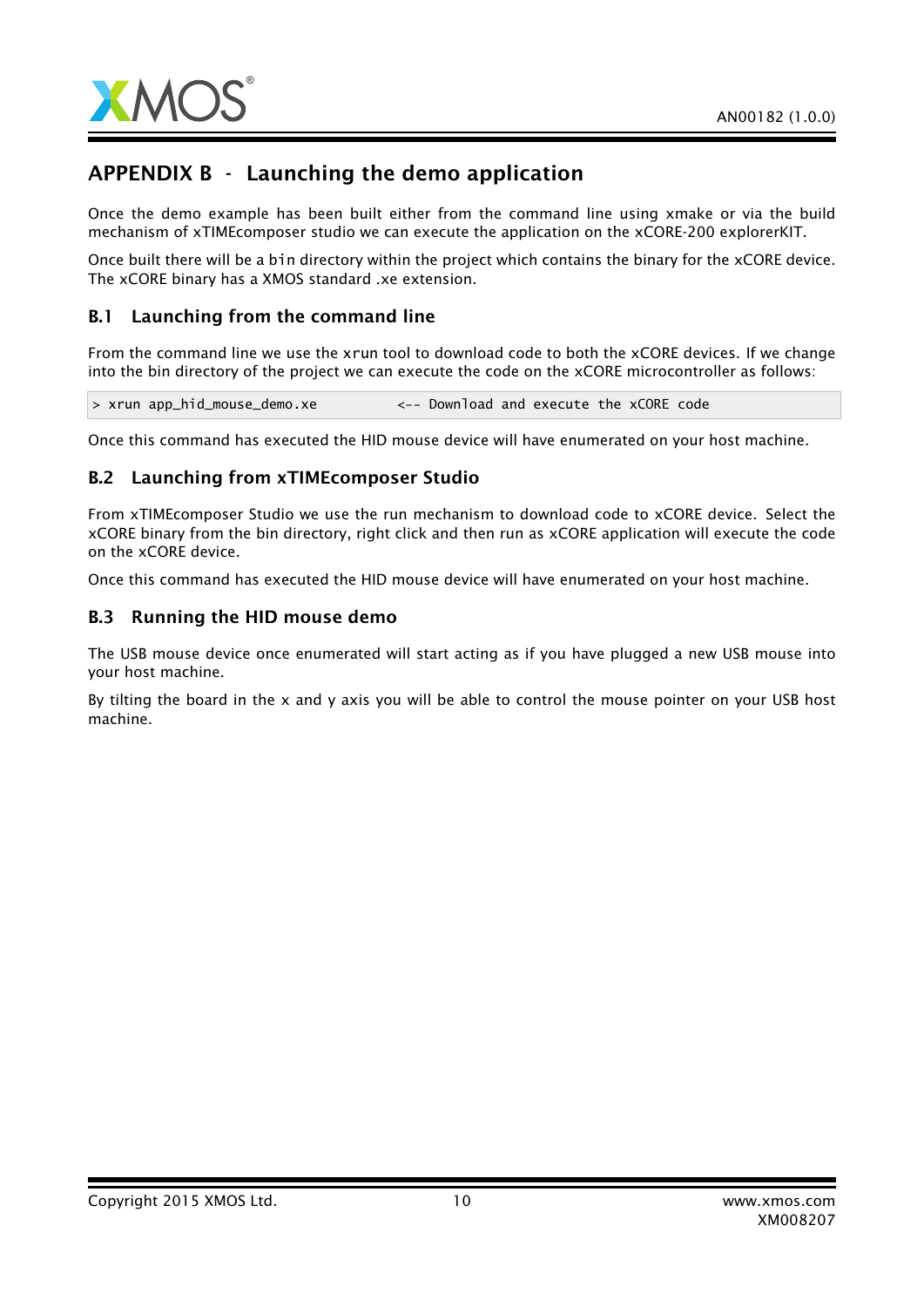

### APPENDIX C - References

XMOS Tools User Guide <http://www.xmos.com/published/xtimecomposer-user-guide> XMOS xCORE Programming Guide <http://www.xmos.com/published/xmos-programming-guide> XMOS xCORE-USB Device Library: <http://www.xmos.com/published/xuddg> XMOS USB Device Design Guide: <http://www.xmos.com/published/xmos-usb-device-design-guide> USB HID Class Specification, USB.org: [http://www.usb.org/developers/devclass\\_docs/HID1\\_11.pdf](http://www.usb.org/developers/devclass_docs/HID1_11.pdf) USB 2.0 Specification [http://www.usb.org/developers/docs/usb20\\_docs/usb\\_20\\_081114.zip](http://www.usb.org/developers/docs/usb20_docs/usb_20_081114.zip)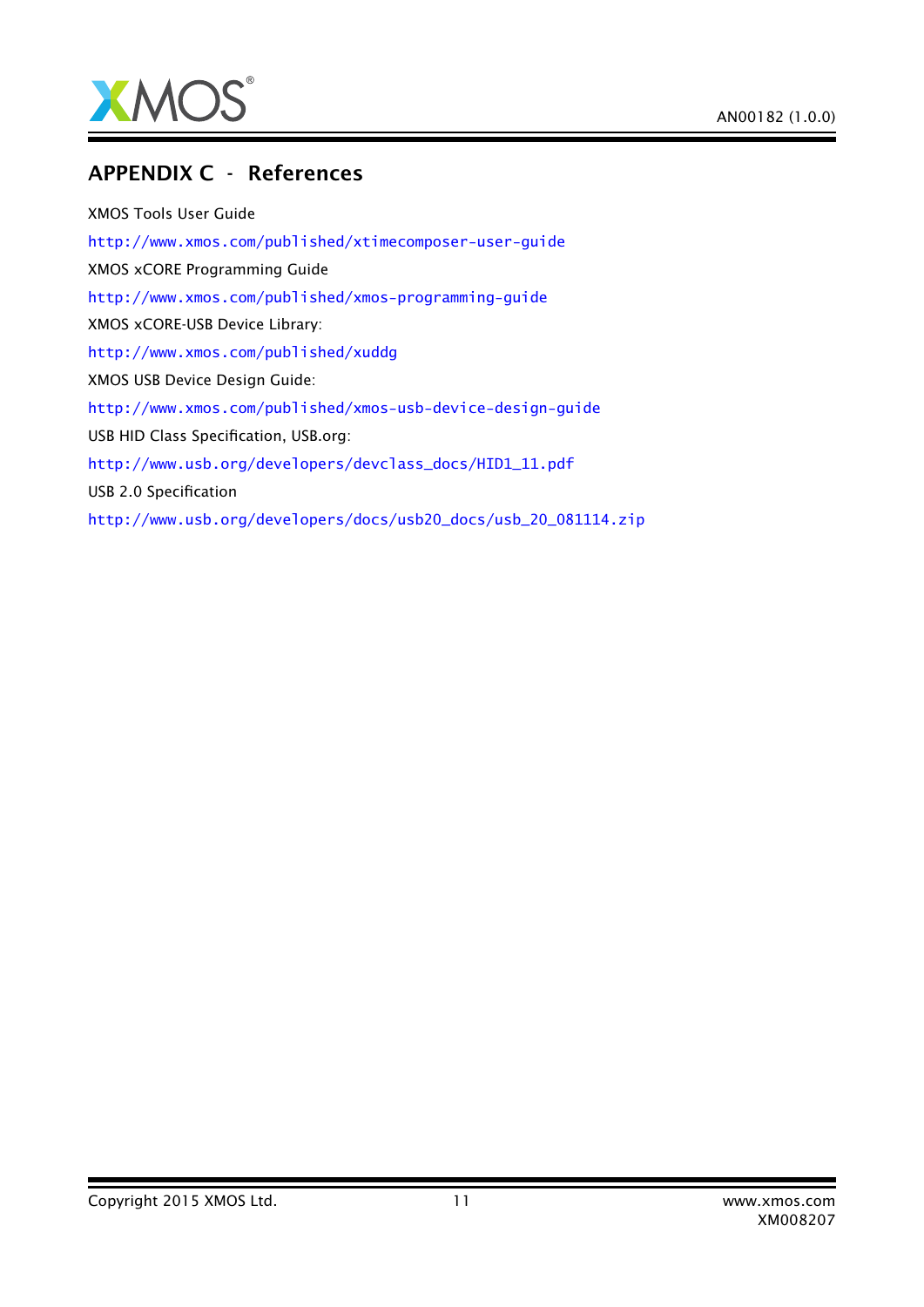

## APPENDIX D - Full source code listing

#### D.1 Source code for main.xc

```
// Copyright (c) 2015, XMOS Ltd, All rights reserved
#include "usb.h"
#include "i2c.h"
#include "hid_mouse_extended.h"
/* Prototype for Endpoint0 function in endpoint0.xc */
void Endpoint0(chanend c_ep0_out, chanend c_ep0_in);
/* Global report buffer, global since used by Endpoint0 core */
unsigned char g_reportBuffer[4] = {0, 0, 0, 0};
#define XUD_EP_COUNT_OUT 1
#define XUD EP COUNT IN 2
// I2C interface ports
on tile[0]: port p\_sc] = XS1_PORT_1E;
on tile[0]: port p_sda = XS1_PORT_1F;
/*
 * The main function runs three cores on tile[1] : the XUD manager, Endpoint O, and a HID endpoint.
 * An array of * channels is used for both IN and OUT endpoints, endpoint zero requires both, HID requires
 * just an IN endpoint to send HID reports to the host. On tile[0] the interface to the I2C device
 * uses another core.
 */
int main()
{
    i2c_master_if i2c[1];
    chan c_ep_out[XUD_EP_COUNT_OUT], c_ep_in[XUD_EP_COUNT_IN];
    par
    {
      on tile[1]: xud(c_ep_out, XUD_EP_COUNT_OUT, c_ep_in, XUD_EP_COUNT_IN,
                       null, XUD_SPEED_HS, XUD_PWR_SELF);
      on tile[1]: Endpoint0(c_ep_out[0], c_ep_in[0]);
      on tile[1]: hid_mouse_extended(c_ep_in[1], i2c[0]);
      on tile[0]: i2c_master(i2c, 1, p_scl, p_sda, 10);
    }
    return 0;
}
```
### D.2 Source code for hid\_mouse\_extended.xc

```
// Copyright (c) 2015, XMOS Ltd, All rights reserved
#include <xs1.h>
#include "i2c.h"
#include "usb.h"
extern unsigned char g_reportBuffer[4];
// FXOS8700EQ register address defines
#define FXOS8700EQ_I2C_ADDR 0x1E
#define FXOS8700EQ_XYZ_DATA_CFG_REG 0x0E
#define FXOS8700EQ_CTRL_REG_1 0x2A
#define FXOS8700EQ_DR_STATUS 0x0
#define FXOS8700EQ_OUT_X_MSB 0x1
#define FXOS8700EQ_OUT_X_LSB 0x2
#define FXOS8700EQ_OUT_Y_MSB 0x3
#define FXOS8700EQ_OUT_Y_LSB 0x4
#define FXOS8700EQ_OUT_Z_MSB 0x5
#define FXOS8700EQ_OUT_Z_LSB 0x6
int read_acceleration(client interface i2c_master_if i2c, int reg) {
```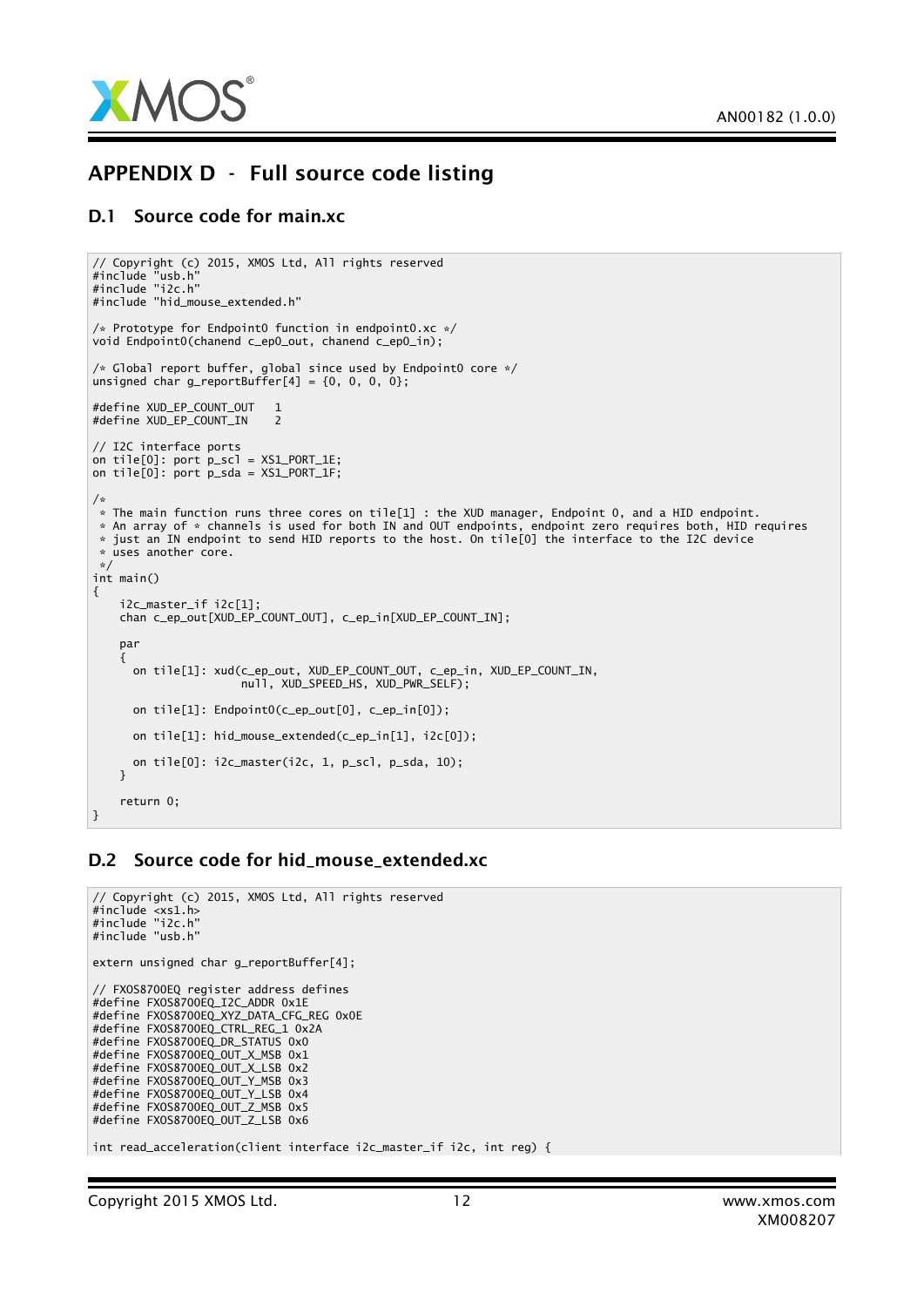

```
i2c_regop_res_t result;
    int accel_val = 0;
    unsigned char data = 0;
    // Read MSB data
    data = i2c.read_reg(FXOS8700EQ_I2C_ADDR, reg, result);
    if (result != I2C_REGOP_SUCCESS) {
     return 0;
    }
   accel_val = data \ll 2;// Read LSB data
    data = i2c.read_reg(FXOS8700EQ_I2C_ADDR, reg+1, result);
    if (result != I2C_REGOP_SUCCESS) {
      return 0;
    }
   accel_val |= (data \gg 6);
   if (accel_val & 0x200) {
     accel_val -= 1023;
    }
    return accel_val;
}
/*
 * This function responds to the HID requests
*/
void hid_mouse_extended(chanend chan_ep_hid, client interface i2c_master_if i2c)
{
    i2c_regop_res_t_result;
    char status_data = 0;
    // Configure FXOS8700EQ
    result = i2c.write_reg(FXOS8700EQ_I2C_ADDR, FXOS8700EQ_XYZ_DATA_CFG_REG, 0x01);
    if (result != I2C_REGOP_SUCCESS) {
      return;
    }
    // Enable FXOS8700EQ
    result = i2c.write_reg(FXOS8700EQ_I2C_ADDR, FXOS8700EQ_CTRL_REG_1, 0x01);
    if (result != I2C_REGOP_SUCCESS) {
     return;
    }
   XUD_ep ep_hid = XUD_InitEp(chan_ep_hid, XUD_EPTYPE_INT);
    while (1)
    {
      /* Unsafe region so we can use shared memory. */
      unsafe {
        char * unsafe p_reportBuffer = g_reportBuffer;
        int x, y;
        // Initialise the HID
        p_reportBuffer[1] = 0;
        p_reportBuffer[2] = 0;
        // Wait for valid accelerometer data
        do {
         status_data = i2c.read_reg(FXOS8700EQ_I2C_ADDR, FXOS8700EQ_DR_STATUS, result);
        } while (!status_data & 0x08);
        // Read x and y axis values
        x = read_acceleration(i2c, FXOS8700EQ_OUT_X_MSB);
        y = read_acceleration(i2c, FXOS8700EQ_OUT_Y_MSB);
        // Set up HID x axis value report
        if (x > 50) {
         p_reportBuffer[1] = 10;
        3 else if (x < -50) {
          p_reportBuffer[1] = -10;
        }
```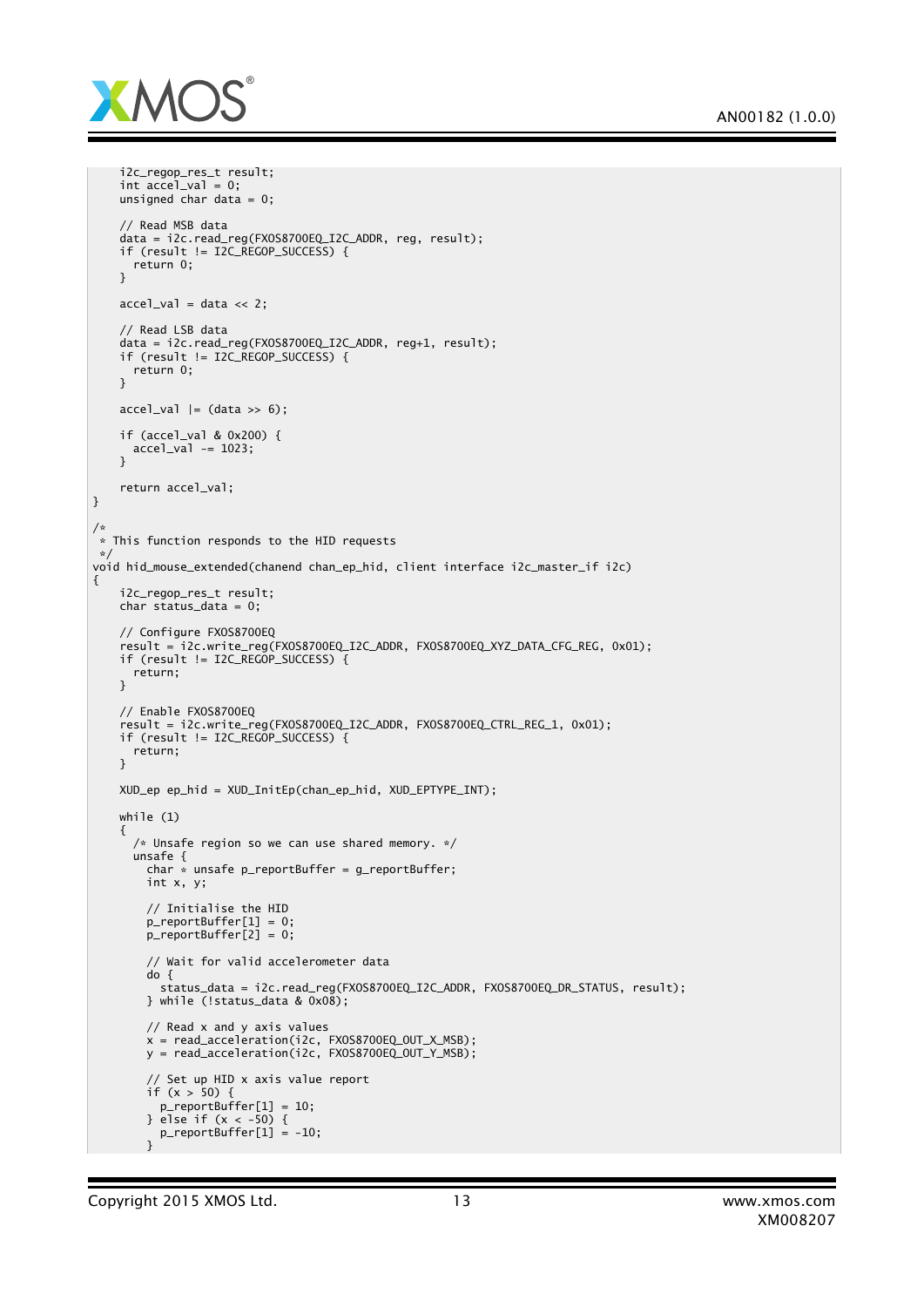

```
// Set up HID y axis value report
        if (y > 50) {
          p_reportBuffer[2] = -10;} else if (y < -50) {
          p_reportBuffer[2] = 10;
        }
        /* Send the buffer off to the host. Note this will return when complete */XUD_SetBuffer(ep_hid, (char *) p_reportBuffer, 4);
      }
    }
}
```
### D.3 Source code for hid\_mouse\_extended.h

```
// Copyright (c) 2015, XMOS Ltd, All rights reserved
#ifndef HID_MOUSE_EXTENDED_H_
#define HID_MOUSE_EXTENDED_H_
```
#include <i2c.h>

void hid\_mouse\_extended(chanend chan\_ep\_hid, client interface i2c\_master\_if i2c);

#endif /\* HID\_MOUSE\_EXTENDED\_H\_ \*/